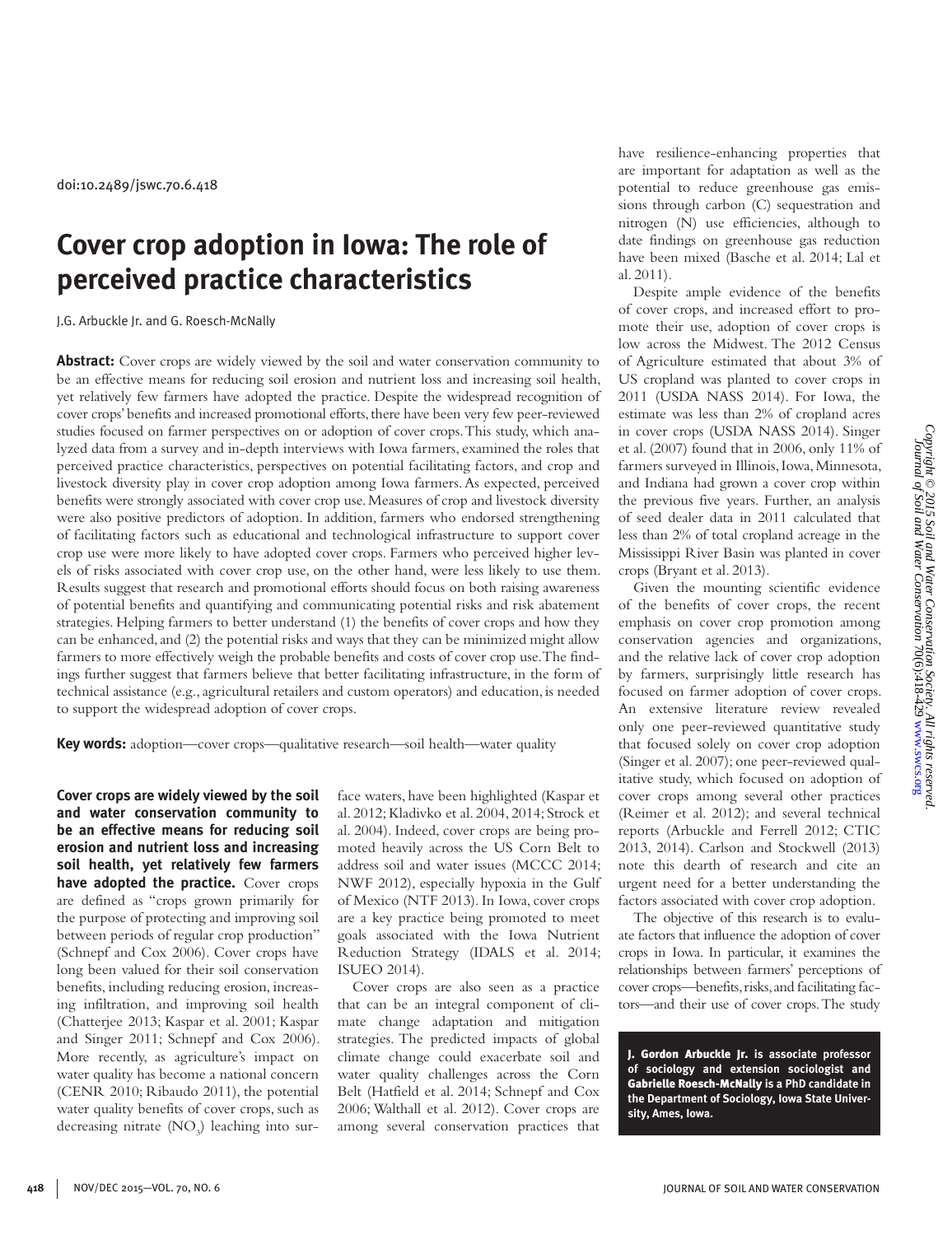draws on quantitative data from a survey of 1,128 Iowa farmers and qualitative data from in-depth interviews with 20 Iowa farmers.

## Materials and Methods

*Conceptual Framework.* This research on cover crop adoption draws on two major traditions in the assessment of behavioral change: diffusion of innovations (Fliegel 1993; Rogers 2003), and the reasoned action approach (RAA) (Ajzen 1991; Fishbein and Ajzen 2010), which are two frameworks commonly employed in research that explores the adoption of agricultural best management practices. Specifically, we adapt Reimer et al.'s (2012) innovative combination of components of the two traditions to frame the study. Reimer et al. (2012) proposed that insight into agricultural decision-making processes could be improved by integrating "perceived practice characteristics," or the qualities that prospective users of a practice compare to their current practices as they consider a potential change in behavior (Rogers 2003), into the RAA model. This research employs that combined approach.

The analysis was guided by an adaptation of Reimer et al.'s (2012) framework (figure 1). The right side of figure 1 outlines the conceptual core of the RAA. The RAA posits that adoption of a behavior is influenced by three distinct types of beliefs, which are closely related to perceptions of the actual behavior (Fishbein and Ajzen 2010). Behavioral beliefs, or beliefs about potential consequences of a given behavior, influence positive or negative attitudes toward the behavior. Normative beliefs, or beliefs about the social acceptability of the behavior, lead to perceptions of social norms related to engaging in the behavior or not. Control beliefs, or beliefs about what is generally possible, shape individuals' perceived capacity to perform a behavior (self-efficacy), which is distinct from actual control (i.e., having the resources and opportunities needed to act) (Ajzen 1991). Together, those belief-perception pairs influence intentions to undertake the behavior, which can lead to actual behavior change.

The second major component of the RAA is labeled "background factors" (Fishbein and Ajzen 2010). This is a catch-all category for potential determinants of beliefs and attitudes/perceptions. Since any given behavior can have its own constellation of influential contextual factors, inclusion of variables in this category should be guided by theory relevant to a given behavior and context. The specific relationships between contextual variables and behaviors thus become empirical questions that can lead to better understanding of the determinants of a particular behavior (Fishbein and Ajzen 2010). In the case of conservation practice adoption, major categories of contextual variables include personal characteristics (e.g., demographics, general attitudes, and knowledge and awareness), farm characteristics (e.g., crop/livestock mix and farm size), and external context (e.g., information networks, market conditions, and government policies) (Baumgart-Getz et al. 2012; Knowler and Bradshaw 2007; Prokopy et al. 2008; Rogers 2003).

Reimer et al. (2012) introduced perceived practice characteristics to the RAA. Drawing on the diffusion of innovations research tradition (Rogers 2003), which posits that farmers' perceptions regarding how new practices compare to current practices are major determinants of adoption, Reimer et al. (2012) integrated perceived practice characteristics into the RAA model as critical mediators between contextual factors and beliefs-perceptions about conservation practice adoption. Rogers (2003) listed five categories of perceived practice characteristics that have been applied to research on adoption of agricultural innovations:

- 1. Relative advantage, or evaluation of whether an innovation is an improvement over current practice. Advantage can be considered both objectively and subjectively in terms of economics, prestige, satisfaction, or other dimensions.
- 2. Complexity, or perceptions of how difficult an innovation might be to implement.
- 3. Compatibility, or comparative fit with values, experience, or perceived needs.
- 4. Trialability, or the degree to which an innovation can be tried on a limited scale before broader adoption.
- 5. Observability, or the ease with which results can be viewed by the adopter or others.

Reimer et al. (2012) also introduced a critical sixth category: risk. Risk, or the possibility of loss or harm, is endemic to agriculture due to uncertainties in weather, pests, etc., and most farmers are risk-averse (Harwood et al. 1999). The introduction of risk is important because evaluation of risk is central to decisions about conservation practices, especially those that might negatively impact yields (Harwood et al. 1999). Incorporation of perceived practice characteristics into the RAA model improves the framework's usefulness for evaluation of conservation practice adoption, because the degree to which a given practice aligns with current systems will likely influence farmers' behavioral, normative, and control beliefs, their concomitant attitudes and perceptions about the practice, and, ultimately, their willingness to adopt the practice.

Accordingly, this research centers on the influence of perceived practice characteristics and elements of belief structures on farmer adoption of cover crops. Guided by the conceptual framework, this research evaluates the relationships between selected practice characteristics, beliefs and attitudes, contextual factors, and the adoption of cover crops by Iowa farmers.

*Data.* This study draws on both quantitative survey data and qualitative data from in-depth interviews. The survey and in-depth interview data were collected through separate but connected research efforts focused on Iowa farmers' perspectives on cover crops. The survey data employed in this study are from the 2014 Iowa Farm and Rural Life Poll (IFRLP) survey and the interview data were collected in Iowa as part of the USDA-funded Corn-based Cropping Systems Coordinated Agricultural Project (Morton 2014). Because the data were collected for different projects, the study is not technically a "mixed method" study. Nevertheless, we analyze the quantitative and qualitative data from both projects because the two types of data can complement each other as the strengths of each method can compensate for the potential weaknesses of the other (Small 2011).

The IFRLP is an annual mail survey of Iowa farmers that is conducted by Iowa State University Extension in partnership with the USDA National Agricultural Statistics Service and the Iowa Department of Agriculture and Land Stewardship. The survey was mailed in February of 2014 to 2,218 farmers and completed by 1,128 for a response rate of 51%. Only farmers who reported that they produced crops and/or livestock in 2013, who made up 92% of the overall sample  $(n = 960)$  were included in the analysis. The remaining 8% had some other kind of agricultural enterprise, had recently retired, or only had land enrolled in the Conservation Reserve Program.

The IFRLP is a longitudinal panel survey that began as a random sample survey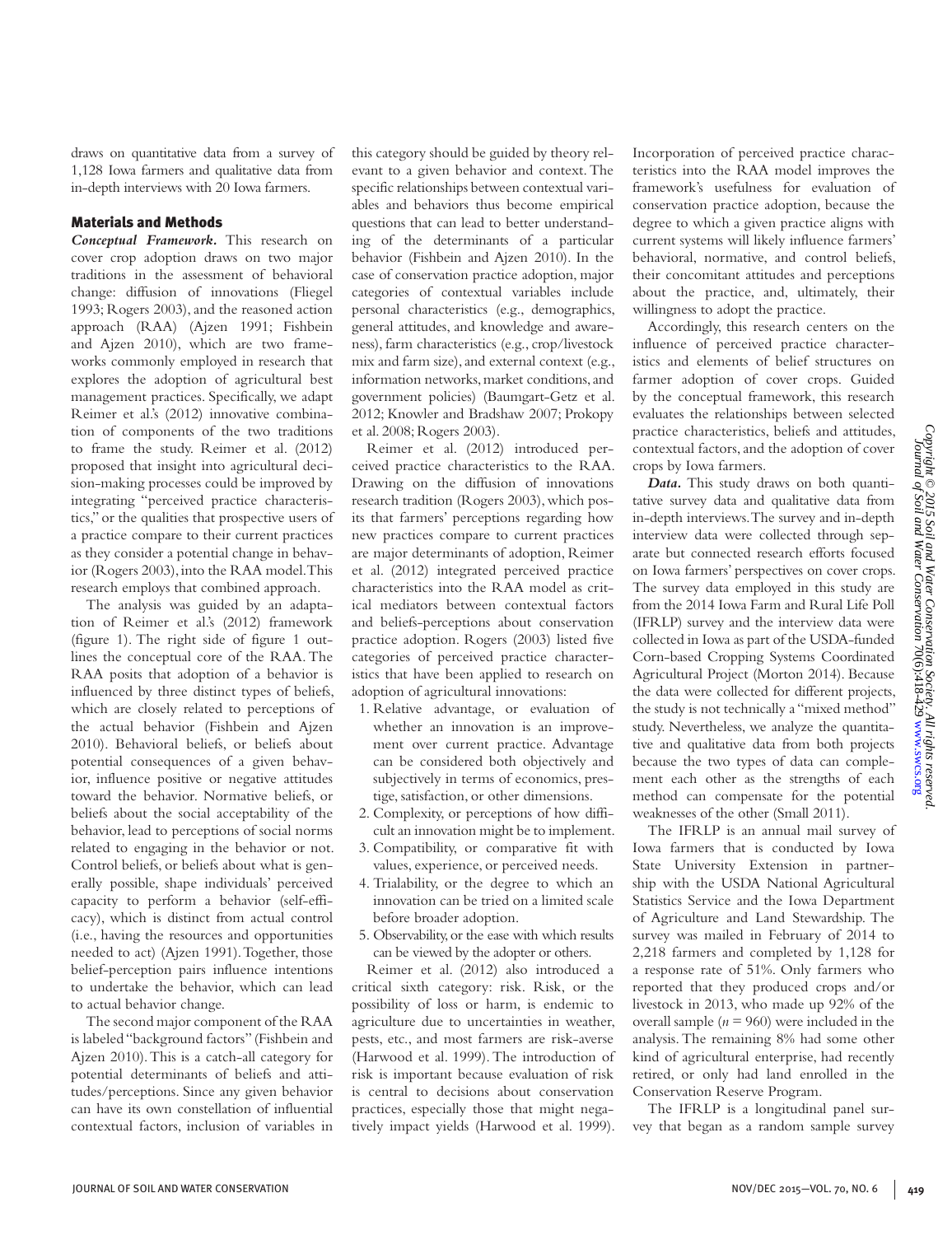## Figure 1

Conceptual framework, adapted from Reimer et al. (2012).



and has been administered annually since 1982. Because it is a long-running panel survey, over time the number of farmers in the sample declines due to retirement and other factors. To address this attrition, the survey panel is periodically replenished with a random sample selected from the Census of Agriculture master list. Compared to the Census of Agriculture, the IFRLP sample is biased toward larger-scale farmers. The Census of Agriculture master list contains numerous people who do not farm, but are defined as farmers by the USDA because they could potentially produce US\$1,000 in sales annually. When such people are drawn in the IFRLP periodic random samples, they generally choose not to participate because most questions are not relevant to them.

A comparison of 2014 IFRLP respondents to selected 2012 Census of Agriculture statistics for Iowa documents the bias toward larger-scale farmers. The farmers in the IFRLP sample operated an average of 187 ha (462 ac), compared to 140 ha (346 ac) among the 2012 census population (table 1). Comparison of farm sales shows that 28% of farmers in the 2012 census population had gross farm sales of less than US\$2,500, compared to just 5% of IFRLP farmers. At the other end of the sales spectrum, 41% of the census population reported sales greater than US\$100,000, compared to 56% of IFRLP farmers. While this bias toward larger-scale farmers might be seen as a liability for some research efforts, for this study it is considered an asset because larger-scale farms operate a disproportionate amount of acreage that would be appropriate for cover crops: the minority of Iowa

farms that generate US\$100,000 or more in gross sales operate 90% of the cropland acres (USDA NASS 2014).

The qualitative data were drawn from in-depth, semistructured interviews that were conducted as part of a larger project for which 159 farmers across nine Corn Belt states were interviewed to learn about their conservation practice decision making. Given the Iowa focus of the survey data, only the subset of interviews from Iowa farmers  $(n = 20)$  were analyzed as part of this study. The farmers who were interviewed generally had larger-scale (162 ha [400 ac] or more) operations with a substantial row crop component, primarily consisting of a corn (*Zea mays* L.) and soybean (*Glycine max* [L.] Merr.) rotation. Farmers who were connected to Iowa State University Extension networks (i.e., who attend extension events and/or were in frequent contact with extension educators) were purposively recruited. Due to this selection method, interview participants were likely more conservationminded than the broader population of farmers in the state, and a number of them had used cover crops recently. This probable bias toward conservation-minded farmers was seen as an asset because farmers who have tried numerous conservation practices can be particularly qualified to explain associated challenges and how to overcome them (or not).

A primary objective of the interviews was to develop a better understanding of farmers' perspectives on conservation practice use (or non-use). The interview protocol focused on three major types of conservation practices: nutrient management practices, tillage practices, and cover crops. This analysis centers primarily on the cover crops questions. Farmers who were currently using cover crops were asked to share their views on motivations underlying their decision to adopt, the primary benefits of cover crop use, any challenges that they may have encountered, and the information sources that they use to learn about cover crops. Farmers who were not using cover crops were asked to explain why they did not use them, with a particular focus on perceived barriers and risks.

The interview data were analyzed by employing a hierarchical axial coding procedure to identify emergent themes related to cover crops (Corbin and Strauss 1990). A number of themes associated with cover crop use were identified based on the interview protocol and preliminary analysis of the interview data. Following identification of key themes associated with this study's research questions (e.g., perceived benefits and perceived risks related to cover crops), a coding framework was developed to guide the coding procedure, which was iteratively modified based on discussion and preliminary coding (Hruschka et al. 2004). To enhance the reliability of the analysis, two coders independently analyzed the interview transcripts and coded responses into a number of main themes, with relevant subthemes based on the coding framework (Hruschka et al. 2004; Prokopy 2011). High levels of agreement were achieved between the two analyses. Finally, to improve the validity and transparency of the analysis, direct quotes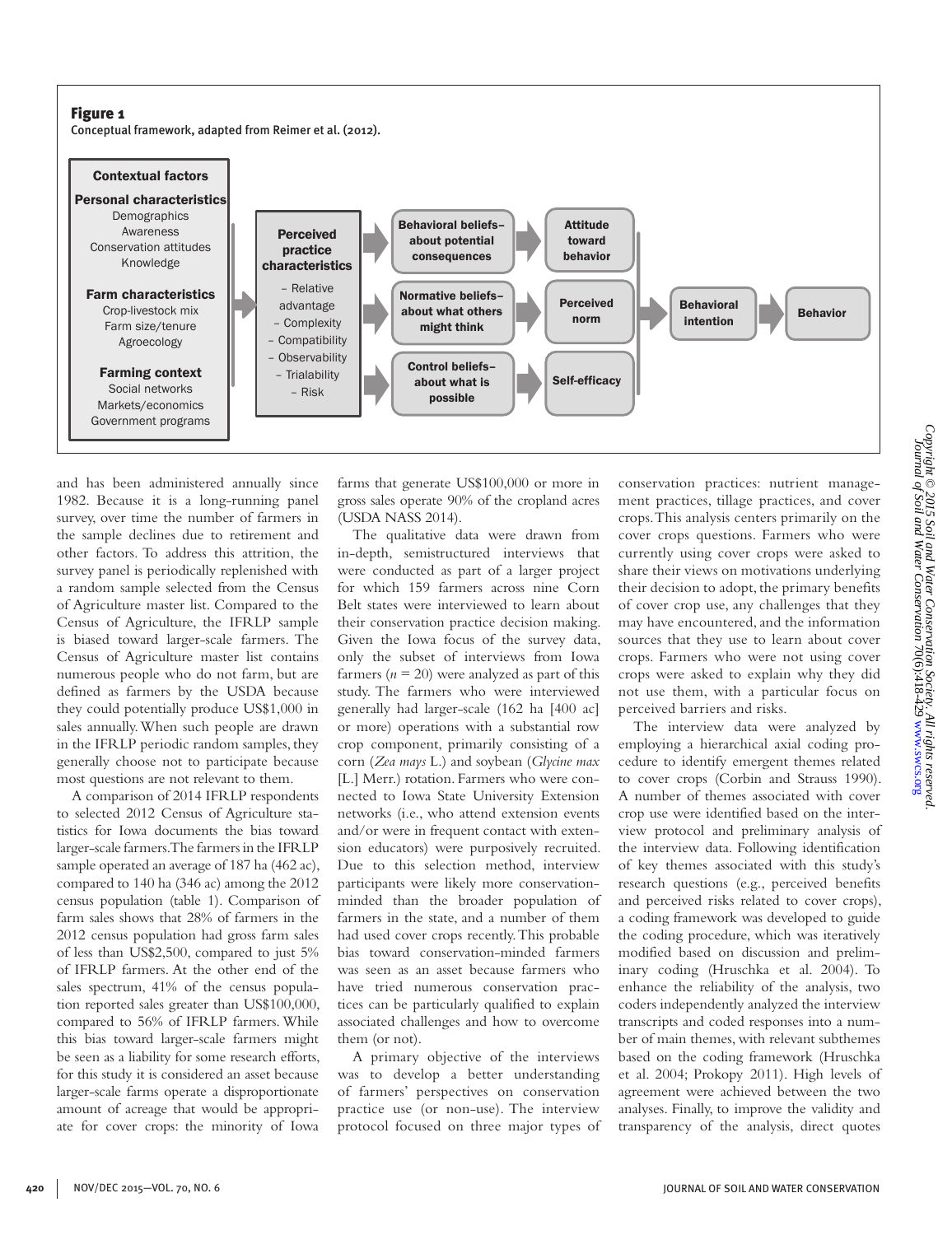## Table 1

Comparison of farm characteristics: study sample (from Iowa Farm and Rural Life Poll [IFRLP]) and 2012 Census of Agriculture (IFRLP 2014; USDA NASS 2014).

| <b>Characteristic</b>                    | <b>IFRLP</b> sample | Ag census |
|------------------------------------------|---------------------|-----------|
| Average farm size (ha)                   | 187                 | 140       |
| Farms with sales less than US\$2,500 (%) | 5.1%                | 28.2%     |
| US\$2,501 to US\$9,999                   | 5.7%                | 9.0%      |
| US\$10,000 to US\$99,999                 | 33.3%               | 21.7%     |
| US\$100,000 to US\$249,999               | 22.8%               | 11.3%     |
| US\$250,000 to US\$499,999               | 18.0%               | 11.0%     |
| US\$500,000 to US\$999,999               | 9.9%                | 10.9%     |
| US\$1 million or more                    | 5.2%                | 7.8%      |

have been included in the results section to allow readers to better grasp the context and meanings associated with these interview data (Prokopy 2011). Not all themes identified as part of this coding procedure are examined in this paper as there were additional findings that are beyond the scope of this effort and will be a part of future analyses.

Data analysis was conducted in two stages. The first stage employed logistic regression to model relationships between 12 covariates and a binary measure of cover crop use. The second stage examined emergent themes from the in-depth interview data and incorporated relevant analysis and quotes into the discussion of model results. The objective of this complementary approach is to provide more robust and nuanced interpretations of the results of the statistical analysis and a better understanding of the adoption process overall.

*Variables in the Model.* The survey provided a short definition of cover crops ("cover crops are plants that are purposefully planted to cover the soil between the harvest and planting of cash crops, typically from fall until spring") and asked farmers to respond to a series of cover crops-related questions. The first question determined whether or not respondents had planted cover crops in 2013. The dependent variable is a binary measure of cover crop use (yes =  $1$ , no = 0).

Twelve independent variables measuring key components of the conceptual framework are included in the statistical analyses. Four of the independent variables are summated rating scales. The scales were constructed by summing responses on multiple survey items that elicited a response on a five-point scale ranging from strongly disagree (1) to strongly agree (5), then dividing the sum by the number of items to facilitate comparability between scales. Summated rating scales are often preferred to multiple single-item scales for attitude

measurement because attitudinal constructs are complex and multidimensional (DeVellis 2003; McIver and Carmines 1981; Spector 1992). Summated scales that combine multiple single-item scales to measure attitudinal constructs can improve both reliability and precision of measurement, while simultaneously addressing collinearity between closely related items that measure latent constructs (Field 2009). The means and percentage distributions for the individual items that compose the scales are provided along with the descriptive statistics for the scales themselves in the results section (tables 2 and 3). To evaluate the internal consistency of the scales, we calculated Cronbach's alpha reliability coefficients, a common measure of scale reliability (Field 2009), for each scale.

The primary variables of interest are three scales measuring varied aspects of farmer perceptions of the practice characteristics outlined in the conceptual framework: relative advantage, complexity, compatibility, observability, trialability, and risk. They also measure dimensions of the behavioral, normative, and control beliefs that influence attitudes, perceived norms, and self-efficacy as they all relate to cover crops. The three scales are labeled "perceived benefits" of cover crops, "perceived risks" associated with cover crops, and "potential facilitators" of cover crop use.

The perceived benefits scale is composed of three items: (1) cover crops can reduce N and phosphorus (P) losses, (2) cover crops can reduce soil erosion significantly, and (3) cover crops can improve soil productivity (table 2). These are viewed as measures of both the relative advantage and the behavioral beliefs-attitude components of the framework (figure 1). The items, which align with perceived benefits identified by Conservation Technology Information Center/Sustainable Agriculture Research

and Education (CTIC/SARE) farmer surveys (CTIC 2013, 2014), represent farmers' ratings of the relative benefits of cover crops compared to an absence of cover crops, which in turn can influence beliefs about the potential consequences of cover crop use and a positive or negative attitude toward cover crops. The scale has a Cronbach's reliability coefficient of 0.79, which is considered to be more than adequate (Field 2009).

The perceived risks scale is composed of seven items that measure farmers' perceptions of risks associated with cover crop use and compatibility with current production systems. The items are (1) cover crop water use can pose a risk to yields in dry years; (2) cover crops can complicate crop insurance; (3) cover crops can delay spring planting; (4) cover crops reduce yields in crops that follow; (5) the expenses of cover crops outweigh the potential benefits; (6) I'm not convinced cover crops are right for my farm; and (7) there is rarely enough time between harvest and winter to justify the use of cover crops (table 2). Items 1, 3, 4, and 5 also align with the behavioral beliefs-attitude component of the conceptual framework as they could be expected to influence beliefs about consequences of cover crop use and therefore shape attitudes toward them (figure 1). Items 2 and 7 align with the control beliefs-self-efficacy components of the conceptual framework because weather and crop insurance are factors that are to some degree out of farmers' control, yet could shape outcomes associated with cover crop use. The scale has a Cronbach's reliability coefficient of 0.76.

The potential facilitators scale is composed of five items that primarily measure elements of control beliefs and self-efficacy. The items are (1) if trusted agricultural advisers (ag retailers, seed dealer, extension, etc.) could help me with cover crop management, I would be more likely to use cover crops; (2) I would like to learn more about using cover crops; (3) if there were more custom operators with capacity to plant cover crops, more farmers would use cover crops; (4) if cover crops could be easily planted before harvest (i.e., aerial seeding, highboy), I would be more likely to use them; and (5) landlords' lack of knowledge of or support for cover crops is a barrier to cover crop use (table 2). These items measure dimensions of farmers' perceptions of how different factors might facilitate or serve as barriers to cover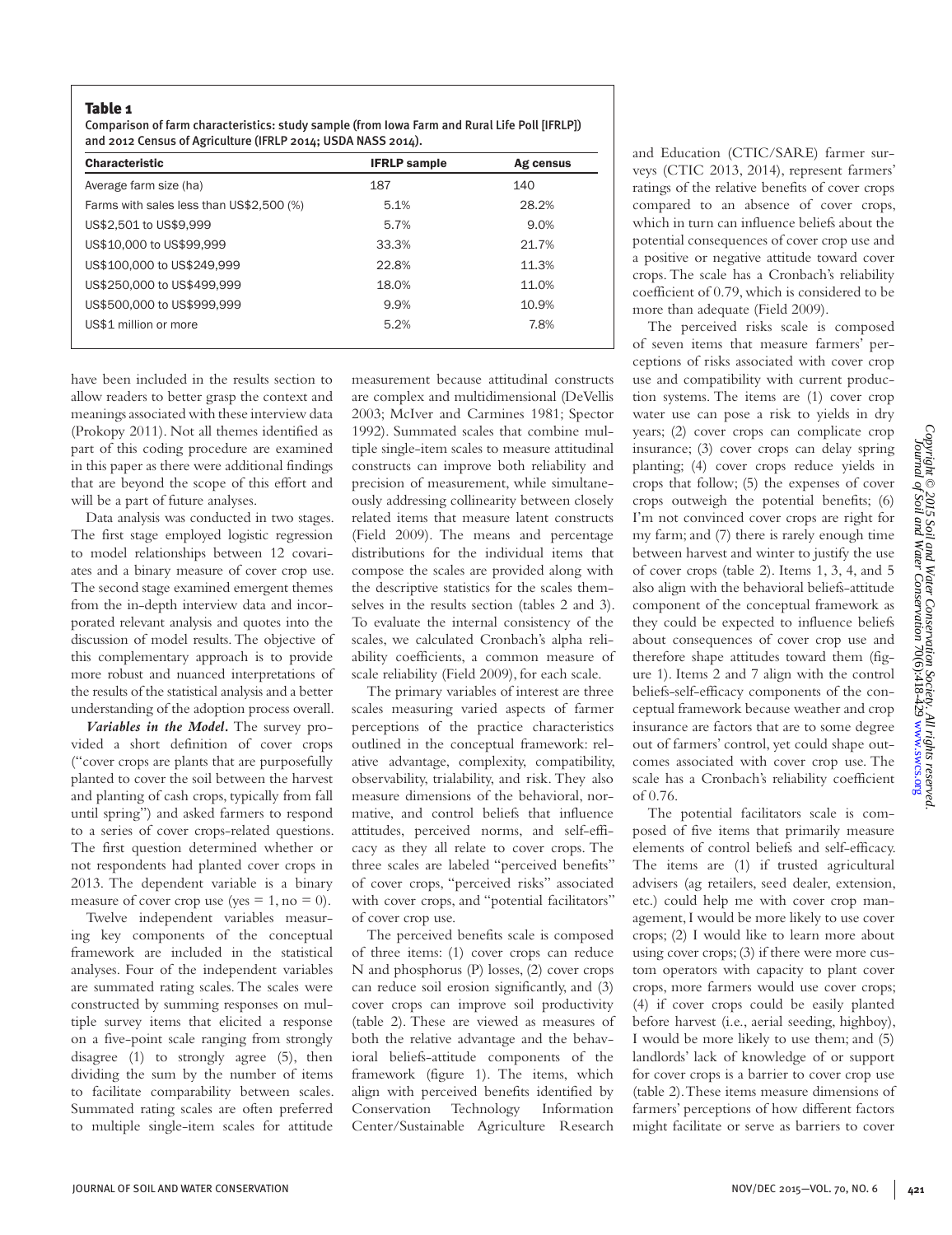## Table 2

Means and percentage distributions for perceived characteristics of cover crops.

| <b>Scale and items</b>                                                                                                                                                        | <b>Mean</b> | <b>SD</b> | <b>Strongly</b><br>disagree (%) | <b>Disagree</b><br>$(\%)$ | <b>Uncertain</b><br>(%) | Agree<br>(%) | <b>Strongly</b><br>agree (%) |
|-------------------------------------------------------------------------------------------------------------------------------------------------------------------------------|-------------|-----------|---------------------------------|---------------------------|-------------------------|--------------|------------------------------|
| Perceived benefits $\alpha$ = 0.794                                                                                                                                           | 3.82        | 0.558     |                                 |                           |                         |              |                              |
| Cover crops can reduce nitrogen and<br>phosphorus losses                                                                                                                      | 3.78        | 0.668     | 0.1                             | 2.6                       | 27.5                    | 59.0         | 10.7                         |
| Cover crops can reduce soil erosion<br>significantly                                                                                                                          | 3.96        | 0.674     | 0.3                             | 2.5                       | 15.5                    | 64.6         | 17.1                         |
| Cover crops can improve soil productivity                                                                                                                                     | 3.72        | 0.644     | 0.0                             | 2.2                       | 31.9                    | 57.4         | 8.5                          |
| Perceived risks $\alpha$ = 0.759                                                                                                                                              | 3.10        | 0.517     |                                 |                           |                         |              |                              |
| Cover crop water use can pose a risk<br>to yields in dry years                                                                                                                | 3.10        | 0.787     | 2.4                             | 16.9                      | 52.0                    | 26.2         | 2.5                          |
| Cover crops can complicate crop<br>insurance                                                                                                                                  | 3.15        | 0.728     | 1.4                             | 11.8                      | 61.7                    | 20.9         | 4.2                          |
| Cover crops can delay spring planting                                                                                                                                         | 3.17        | 0.852     | 2.0                             | 18.9                      | 43.9                    | 30.8         | 4.5                          |
| Cover crops reduce yields in crops<br>that follow                                                                                                                             | 2.72        | 0.765     | 3.8                             | 31.3                      | 55.5                    | 7.9          | 1.5                          |
| The expenses of cover crops outweigh<br>the potential benefits                                                                                                                | 2.97        | 0.765     | 3.2                             | 18.2                      | 59.9                    | 15.8         | 3.0                          |
| I'm not convinced cover crops are<br>right for my farm                                                                                                                        | 3.09        | 0.909     | 4.6                             | 19.4                      | 42.9                    | 29.0         | 4.1                          |
| There is rarely enough time between<br>harvest and winter to justify the<br>use of cover crops                                                                                | 3.50        | 0.913     | 1.3                             | 13.7                      | 30.4                    | 43.1         | 11.4                         |
| Potential facilitators $\alpha$ = 0.705                                                                                                                                       | 3.30        | 0.542     |                                 |                           |                         |              |                              |
| If trusted agricultural advisers<br>(ag retailers, seed dealer, extension,<br>etc.) could help me with cover crop<br>management, I would be more likely<br>to use cover crops | 3.23        | 0.804     | 2.1                             | 15.2                      | 42.7                    | 37.9         | 2.1                          |
| I would like to learn more about using<br>cover crops                                                                                                                         | 3.45        | 0.806     | 1.6                             | 10.0                      | 34.8                    | 48.4         | 5.2                          |
| If there were more custom operators<br>with capacity to plant cover crops,<br>more farmers would use cover crops                                                              | 3.28        | 0.814     | 2.0                             | 13.0                      | 44.3                    | 36.6         | 4.1                          |
| If cover crops could be easily planted<br>before harvest (i.e., aerial seeding,<br>highboy), I would be more likely to<br>use them                                            | 3.32        | 0.801     | 1.3                             | 13.2                      | 42.2                    | 39.2         | 4.1                          |
| Landlords' lack of knowledge of or<br>support for cover crops is a barrier<br>to cover crop use                                                                               | 3.23        | 0.794     | 1.3                             | 15.3                      | 45.7                    | 34.2         | 3.4                          |

crop use. The scale had a Cronbach's reliability coefficient of 0.71.

A fourth scale measures farmers' awareness and concern about the impacts of nutrients and attitudes toward potential ameliorative actions. These concepts are central in the contextual factors component of the conceptual framework (figure 1). Awareness of environmental problems and attitudes toward potential solutions are among the few variables that reviews of conservation adoption research have found to be fairly consistent predictors of conservation behavior (Baumgart-Getz et al. 2012; Knowler and Bradshaw 2007; Prokopy et al. 2008). Seven items are included in the scale: (1) Iowa farmers should do more to reduce nutrient and sediment runoff into waterways; (2) I am concerned about agriculture's impacts on Iowa's water quality; (3) nutrients from Iowa farms contribute to hypoxia in the Gulf of Mexico; (4) I would be willing to have someone help me to evaluate how my farm operation is doing in terms of keeping nutrients out of waterways; (5) helping to meet the Nutrient Reduction Strategy's goals is a high priority for me; (6) I would like to improve conservation practices on the land I farm to help meet the Nutrient Reduction Strategy's goals; and, (7) fertilizer and ag chemical dealers should do more to help farmers address nutrient losses into waterways (table 3). Considered together, these items comprise a robust measure of both awareness of agriculture's impacts on water quality and general attitudes toward conservation behavior to address those impacts. The scale has a Cronbach's reliability coefficient of 0.81.

A number of variables measure other components of the contextual factors section of the conceptual framework. Following Singer et al. (2007), number of crop types planted in 2013 is included as an indicator of cropping system diversity associated with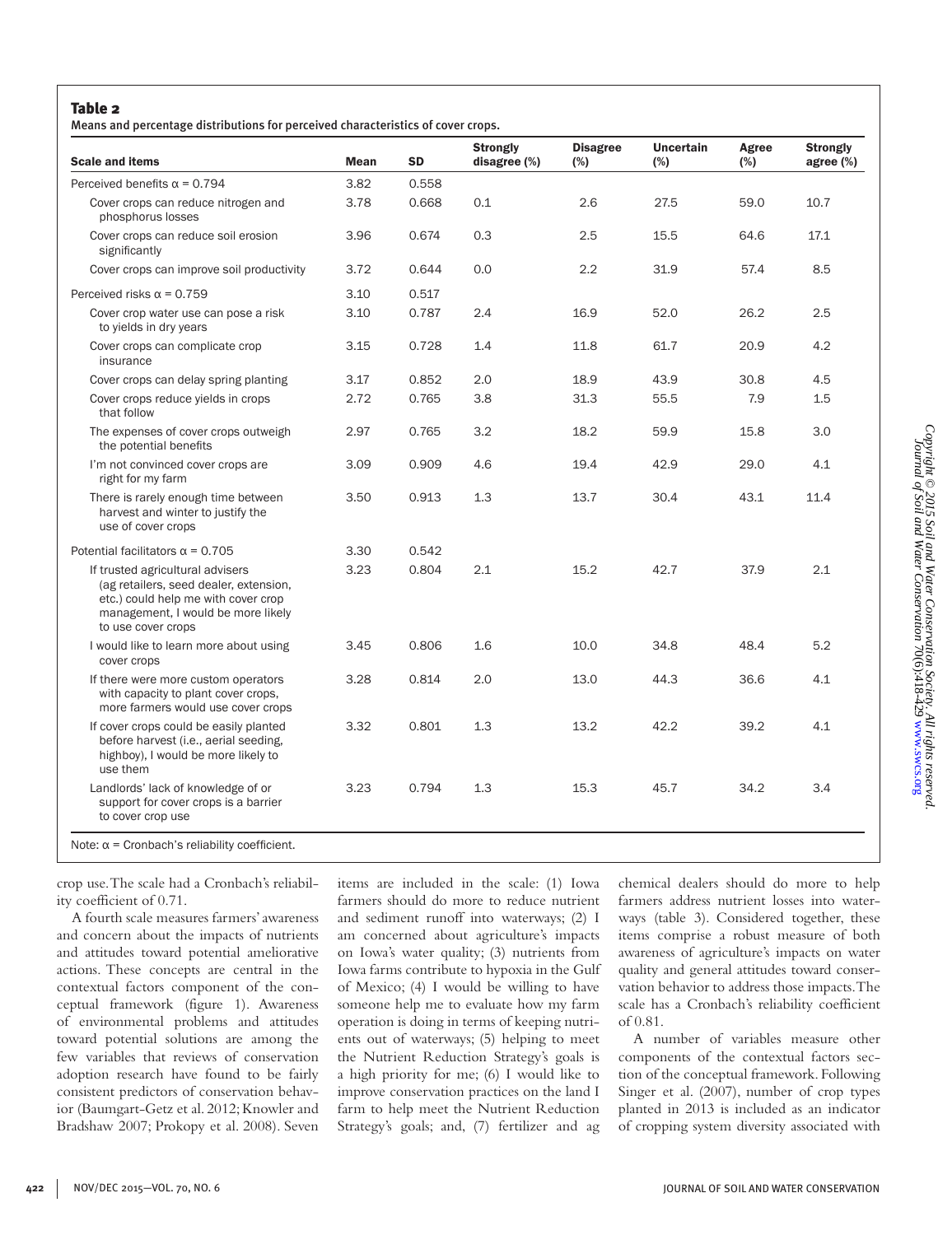Means and percentage distributions for items that form the awareness and concern scale.

| <b>Scale and items</b>                                                                                                                        | <b>Mean</b> | <b>SD</b> | <b>Strongly</b><br>disagree $(\%)$ | <b>Disagree</b><br>$(\%)$ | Uncertain<br>$(\%)$ | Agree<br>$(\%)$ | <b>Strongly</b><br>agree $(\%)$ |
|-----------------------------------------------------------------------------------------------------------------------------------------------|-------------|-----------|------------------------------------|---------------------------|---------------------|-----------------|---------------------------------|
| Awareness and concern $\alpha$ = 0.806                                                                                                        | 3.66        | 0.524     |                                    |                           |                     |                 |                                 |
| lowa farmers should do more to reduce<br>nutrient and sediment runoff into<br>waterways                                                       | 4.04        | 0.659     | 0.2                                | 2.0                       | 12.6                | 64.0            | 21.2                            |
| I am concerned about agriculture's<br>impacts on lowa's water quality                                                                         | 3.87        | 0.741     | 0.8                                | 4.0                       | 18.3                | 61.6            | 15.3                            |
| Nutrients from lowa farms contribute to<br>hypoxia in the Gulf of Mexico                                                                      | 3.57        | 0.801     | 0.8                                | 6.3                       | 39.5                | 42.2            | 11.1                            |
| I would be willing to have someone help<br>me to evaluate how my farm operation<br>is doing in terms of keeping nutrients<br>out of waterways | 3.35        | 0.891     | 4.2                                | 10.0                      | 38.3                | 41.7            | 5.8                             |
| Helping to meet the Nutrient Reduction<br>Strategy's goals is a high priority for me                                                          | 3.40        | 0.830     | 1.6                                | 11.5                      | 38.4                | 42.4            | 6.0                             |
| I would like to improve conservation<br>practices on the land I farm to help meet<br>the Nutrient Reduction Strategy's goals                  | 3.77        | 0.667     | 0.3                                | 3.8                       | 23.0                | 64.3            | 8.5                             |
| Fertilizer and ag chemical dealers should<br>do more to help farmers address<br>nutrient losses into waterways                                | 3.57        | 0.785     | 0.8                                | 8.7                       | 30.6                | 52.4            | 7.5                             |

each farmer's operation. Survey questions measured acres of corn, soybeans, other field crops (e.g., small grains, vegetables), and pasture/hay. These were each assigned a value of 1 if the respondent reported production and a zero if not. The variables were summed to create a scale that ranged from 0 to 4 (table 4). Singer et al. (2007) also found that livestock production was a significant predictor of cover crop adoption, likely associated with potential use for forage. A dichotomous measure of livestock production (Yes  $= 1$ ) is also included in the model.

Additional farm-level characteristics are included. Cover crops are generally only appropriate for land planted to field crops, so a dichotomous measure of field crops is included as a control variable (table 4). A dichotomous measure of whether farmers rented land in 2013 is also included as there is evidence that some conservation practices are less likely to be used on rented land than on owned land (Carolan 2005; Soule et al. 2000). Finally, a 10-category gross farm sales scale ranging from US\$0 (1) to more than US\$1 million (10) is employed as an indicator of available financial resources, which have been found to be a positive predictor of practice adoption (Baumgart-Getz et al. 2012). Farmer age is also included as it has been found to be a consistent predictor of conservation behavior, although not always consistently in the same direction, depending on the type of practice being evaluated

(Knowler and Bradshaw 2007). However, Baumgart-Getz et al.'s review (2012) found that older farmers are typically less likely to engage in conservation practices.

Two variables focus on the networks component of farming context. Trusted advisors, including crop advisors and information sources, can influence behavior (Baumgart-Getz et al. 2012; Lemos et al. 2014; Prokopy et al. 2013). Baumgart-Getz et al. (2012) found that educational resources from extension can be positively associated with conservation practice adoption. Additionally, private agricultural advisors have been found to be important for farmers adopting new technologies and gaining essential information on new practices (Prokopy et al. 2013).

The two networks variables measured trust in private sector advisors and extension as sources of crop-related information (table 4). Farmers were provided a list of six crop-related topics (fertilizer type, fertilizer timing, fertilizer application rates, insect pest management, weed management, and crop disease management), given a list of agricultural advisors, and asked to rate which one they trusted most for each type of information. One variable is the sum of the number of times any of three private sector sources of information—fertilizer or ag chemical dealer, seed dealer, and private crop consultant—were cited as the most trusted source of information on the six crop-related topics. The second is the sum of number of times that Iowa State University Extension was cited as the most trusted source.

*Expected Relationships.* In summary, it is useful to explicitly state the expected relationships between the dependent variable—cover crop use—and the covariates in the regression model. The following research expectations are proposed. Positive relationships are expected between cover crop use and the following variables:

- perceived benefits scale,
- potential facilitators scale,
- awareness and concern scale,
- number of crops planted,
- livestock,
- trust in extension for crop management information,
- age, and
- gross farm sales.

Negative relationships are expected between cover crop use and the following variables:

- perceived risks scale,
- trust in private sector for crop management information, and
- rents land.

## Results and Discussion

*Descriptive Statistics.* Seventeen percent of farmers in the sample reported that they had planted cover crops in 2013. Among the covariates, scores on the perceived benefits scale (mean 3.82 out of 5) reflect substantial agreement that cover crops are beneficial (table 2). More than 80% agreed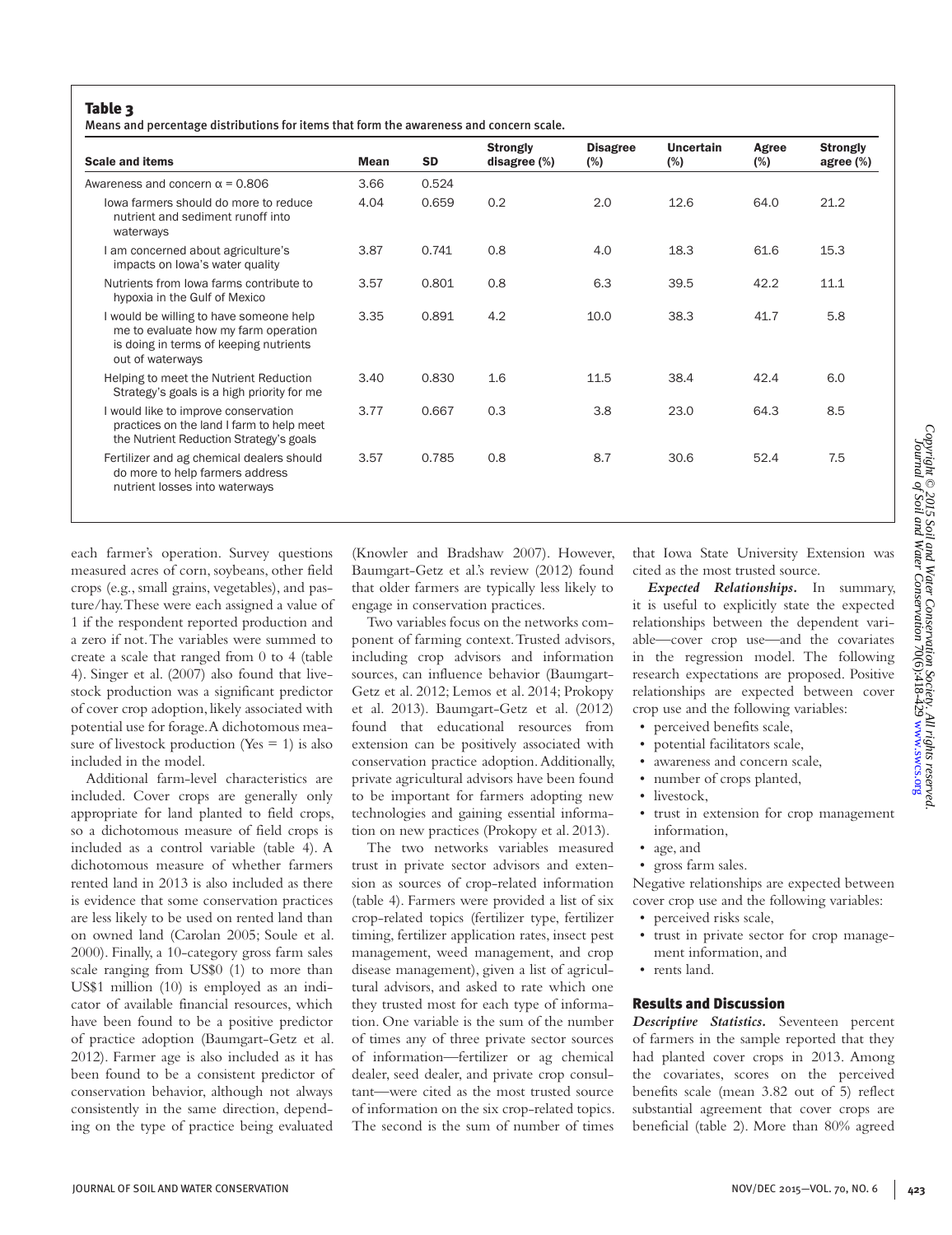Farm and farmer characteristics.

| Variable                  | Item                                                                                                          | Mean  | <b>SD</b> | <b>Minimum</b> | <b>Maximum</b> |
|---------------------------|---------------------------------------------------------------------------------------------------------------|-------|-----------|----------------|----------------|
| Covers13                  | Used cover crops in 2013 (Yes = $1$ )                                                                         | 0.17  | 0.375     | 0              | 1              |
| Trust in private entities | Number of crop management info areas in which private sector<br>trusted most                                  | 4.12  | 2.40      | 0              | 6              |
| Trust in extension        | Number of crop management info areas in which private sector<br>trusted most                                  | 1.13  | 1.97      | 0              | 6              |
| Number of crops           | Sum of corn, soybeans, other field crops (e.g., small grains,<br>vegetables), and pasture/hay planted in 2013 | 2.20  | 0.844     | 0              | 4              |
| Cropland13                | Had land in field crops (corn, soy, other) in 2013 (Yes = $1$ )                                               | 0.90  | 0.329     | 0              | 1              |
| Livestock                 | Had livestock in 2013 (Yes = $1$ )                                                                            | 0.31  | 0.462     | 0              | 1              |
| Rents land                | Whether the farmer rented land in 2013 (Yes = $1$ )                                                           | 0.54  | 0.499     | 0              | 1              |
| Gross farm sales          | 10-category measure of gross farm revenue from zero (0)<br>to $1$ million + $(10)$                            | 6.49  | 2.07      | 1              | 10             |
| Age                       | Age of farmer                                                                                                 | 64.19 | 10.73     | 28             | 91             |

that cover crops can reduce soil erosion significantly, and nearly 70% agreed that they can reduce losses of N and P. About twothirds agreed that cover crops can improve soil productivity.

The mean score of 3.10 out of 5 on the perceived risks scale reflects lower levels of agreement with statements about potential risks associated with cover crop use, but considerable uncertainty (table 2). Substantial majorities of farmers either agreed with or were uncertain about the seven items that evaluated the degree to which they view cover crops as a risk to production or profitability.

The results for the potential facilitators scale (mean 3.30 out of 5) show that most respondents (54%) indicated that they would like to learn more about cover crops, and many agreed that more support for cover crop use within their professional and technical advisory networks would make cover crop use more likely (table 2). As with the perceived risks scale, however, there was substantial uncertainty: it appears that many farmers simply do not know what to think about the prospect of greater technical support for cover crops adoption.

The mean score of 3.66 on the awareness and concern scale is evidence of substantial levels of awareness about agriculture's impact on the environment and positive attitudes toward actions to ameliorate those impacts. More than 85% of respondents agreed that Iowa farmers should do more to reduce water quality impacts, and more than 75% expressed concern about those impacts (table 3). Further, more than 70% indicated willingness to improve conservation practices on the land they farm.

The descriptive statistics for farm characteristics and farming context are presented in table 4. Average number of crops planted in 2013 was 2.2. Ninety percent of respondents reported field crops in 2013, and 54% reported that they had rented land. Thirtyone percent had livestock. The average gross farm sales category was 6.5, which roughly equates to somewhere between category six (US\$100,000 to US\$250,000) and seven (US\$251,000 to US\$500,000). The average age of farmers in the sample was 64.

The mean number of types of information for which farmers trust private sector entities most was 4.1 (table 4). The mean number of types of information for which farmers trust extension the most was 1.3.

*Logistic Regression Results.* We employed binary logistic regression to model adoption of cover crops. Binary logistic regression is an appropriate approach when a dependent variable is a dichotomous measure of group membership, in this case, cover crop adopters (1) and nonadopters (0). It is a multivariate regression technique that, similar to ordinary least squares multiple regression, is used to estimate the relative impact of multiple predictor variables on a dependent variable (Hair et al. 2010).

Model fit statistics were acceptable. The Hosmer and Lemeshow test statistic of 5.551 was not significant ( $p = 0.697$ ), which indicates good model fit (table 5). The Nagelkerke  $r^2$  of 0.247 indicates that the covariates explain a substantial amount of variance in the dependent variable. Listwise deletion of cases with missing values on at least one variable reduced the sample size from 960 to 789.

The relationships between the dependent variable, use of cover crops in 2013, and the covariates largely aligned with expectations as diagrammed in the conceptual framework

and outlined above. Table 5 reports the logistic coefficients (B), the standard error of the coefficients (SE), and the exponentiated coefficients (Exp[B]), also referred to as odds ratios (Field 2009). Statistical significance of variables in the model is reported using the conventional asterisks on the coefficients. Direction and magnitude of the relationships between the predictor variables and cover crop adoption can be assessed by interpreting the odds ratio values. Odds ratio values over 1 indicate a positive relationship, and values below 1 indicate a negative relationship (Hair et al. 2010).

All three scales that examined components of perceived practice characteristics and behavioral/normative/control beliefs specific to cover crops were strong predictors of cover crop use (table 5). As expected, farmers with higher scores on the perceived benefits scale were more likely to have planted cover crops in 2013. Conversely, farmers with higher scores on the perceived risk scale were less likely to have planted cover crops. The third cover crop-specific scale—potential facilitators—was also positively related to cover crop use. These results aligned well with the research expectations and indicate that farmers who perceived a relative advantage associated with cover crop use and who had positive behavioral beliefs about the potential consequences of cover crop use were more likely to use them. Conversely, those farmers who perceived more risk, incompatibility, and who had negative behavioral and control beliefs were much less likely to have reported cover crop use.

Contrary to expectations, the awareness and concern scale was not a significant predictor of cover crop use (table 5). A possible explanation for the lack of significance could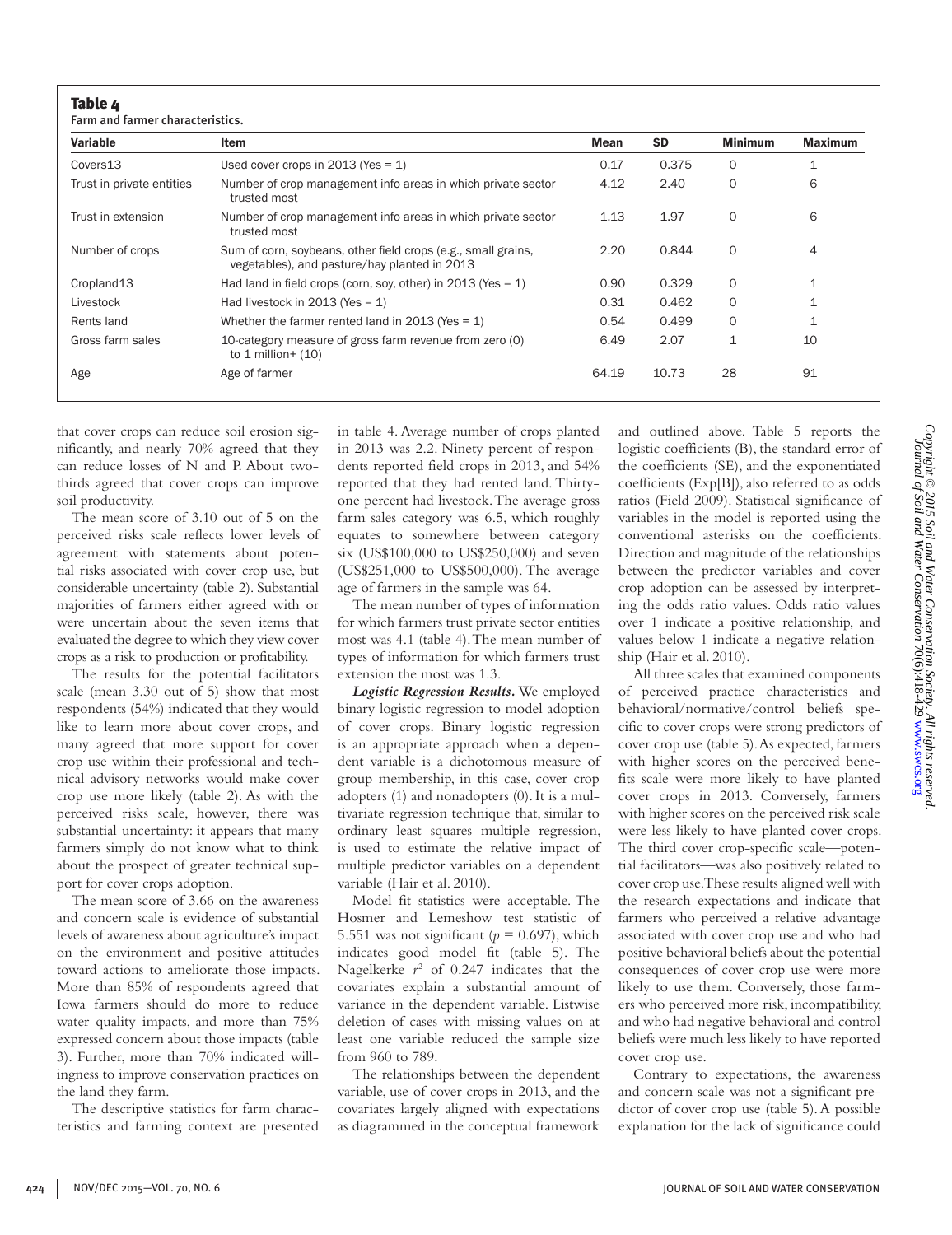be that the scale items, which were drawn from a question set focused on Iowa's new Nutrient Reduction Strategy, were narrowly centered on awareness and concern about water quality, rather than conservation more broadly conceived to encompass soil health and erosion. Given that farmers place equal or greater emphasis on the erosion control and soil productivity benefits of cover crops (see table 3), it may be that the measure of water quality awareness and concern was not appropriate for the model. The other individual-level contextual factor, age, was not significant either.

Among the farm characteristics variables, number of crop types and livestock production were significant predictors of cover crop use (table 4). Farmers with more diverse cropping systems were substantially more likely to have planted cover crops in 2013. Likewise, farmers who reported having livestock were more likely to have adopted cover crops. Among the farm characteristics variables included as controls, only gross farm sales was significant, indicating that larger-scale farmers were more likely to have used cover crops. Neither of the measures of farming context that focused on agricultural social networks (trust in in private and extension information sources) were significantly associated with cover crop use.

*Interview Results.* Data from the interviews assists in the interpretation of the quantitative results and provides qualitative insight into participants' perspectives on cover crops. The qualitative data analysis focuses on the findings at the center of the conceptual framework: perceived practice characteristics. The presentation of qualitative results follows the order in which the quantitative results were presented.

The survey results for the "perceived benefits" scale and its component items indicate that many Iowa farmers perceive a relative advantage associated with cover crop use and believe that cover crops can provide agronomic and environmental benefits. The results of the regression analysis suggest that these beliefs and attitudes are strongly associated with a greater likelihood of cover crop adoption. The interview data provide detailed explanations of the perceived value of cover crops in respondents' farm operations. For this subsection, only data from farmers who had used cover crops are presented.

The three concepts that the survey items measured—reduction of nutrient loss, increasing soil fertility, and reducing

| <b>Predictor variables</b>      | в           | <b>SE</b> | Exp(B) |
|---------------------------------|-------------|-----------|--------|
| Constant                        | $-4.502**$  | 1.734     | 0.004  |
| Perceived benefits              | $0.635**$   | 0.243     | 1.981  |
| Perceived risks                 | $-1.083***$ | 0.219     | 0.279  |
| Potential facilitators          | $0.419*$    | 0.225     | 1.521  |
| Awareness and concern           | 0.298       | 0.267     | 1.348  |
| Trust in private entities       | $-0.115$    | 0.070     | 0.885  |
| Trust in extension              | $-0.120$    | 0.081     | 0.889  |
| Number of crops                 | $0.430**$   | 0.161     | 1.574  |
| Livestock (Yes = 1)             | $0.551*$    | 0.238     | 1.674  |
| Cropland $2013$ (Yes = 1)       | $-0.658$    | 0.536     | 0.473  |
| Rents land (Yes = $1$ )         | $-0.430$    | 0.240     | 0.647  |
| Gross farm sales                | $0.299***$  | 0.071     | 1.353  |
| Age                             | $-0.005$    | 0.010     | 0.992  |
| n                               | 789         |           |        |
| Nagelkerke r <sup>2</sup>       | 0.247       |           |        |
| Percentage correctly classified | 85.3%       |           |        |
|                                 |             |           |        |

\**p* < 0.05

\*\**p* < 0.01

\*\*\**p* < 0.001

erosion—were mentioned by nearly all farmers who had adopted cover crops. In addition, the benefits were generally mentioned together, with farmers emphasizing the linkages between the types of benefits. One farmer noted the relationship between all three benefits:

Hosmer and Lemeshow *p* = 0.697 Model  $\chi^2$ , *df* 12 125.134\*\*\*

Building tilth in the soil…that's going to be the main thing that a farmer's going to say, or, where's the payback on this…how can I make that soil more resilient or able to handle the stresses…By having that structure and those roots there and…holding on to that soil and maybe, hold on to more nutrients…if we can keep those loose nutrients out of our water and use them to build organic matter…then that'll be a plus.

Another focused on erosion and soil health: The oats would die over the winter itself so you wouldn't have to spend any money on killing it off in the spring. And we have a lot less washing after we seed the oats when we chop the corn silage…You get more microbial activity when you have that oats in there. The ground is really nice and mellow, and it's nice to plant in

so you're going to get a yield boost from it.

Other farmers emphasized the erosion abatement benefits:

Well, we had a neighbor that used to put rye on corn he chopped… and I kind of laughed. But then we had a winter where the frost went out the first part of February and… the top two inches thawed out and then we had heavy rain. And it started washing where there was nothing…I didn't laugh anymore. I was like, "we have to do something." So that's how we got started.

These quotes are illustrative of how farmers think about the benefits of cover crops in their agricultural systems. They articulate the relative advantages of cover crops clearly: compared to whatever they were doing before, cover crops were perceived to be providing superior erosion control, soil heath, and nutrient loss reduction benefits.

The survey results for the "perceived risk" scale and its component items show that many Iowa farmers have concerns about potential incompatibilities and risks associated with cover crop use. The results of the regression analysis indicate that higher levels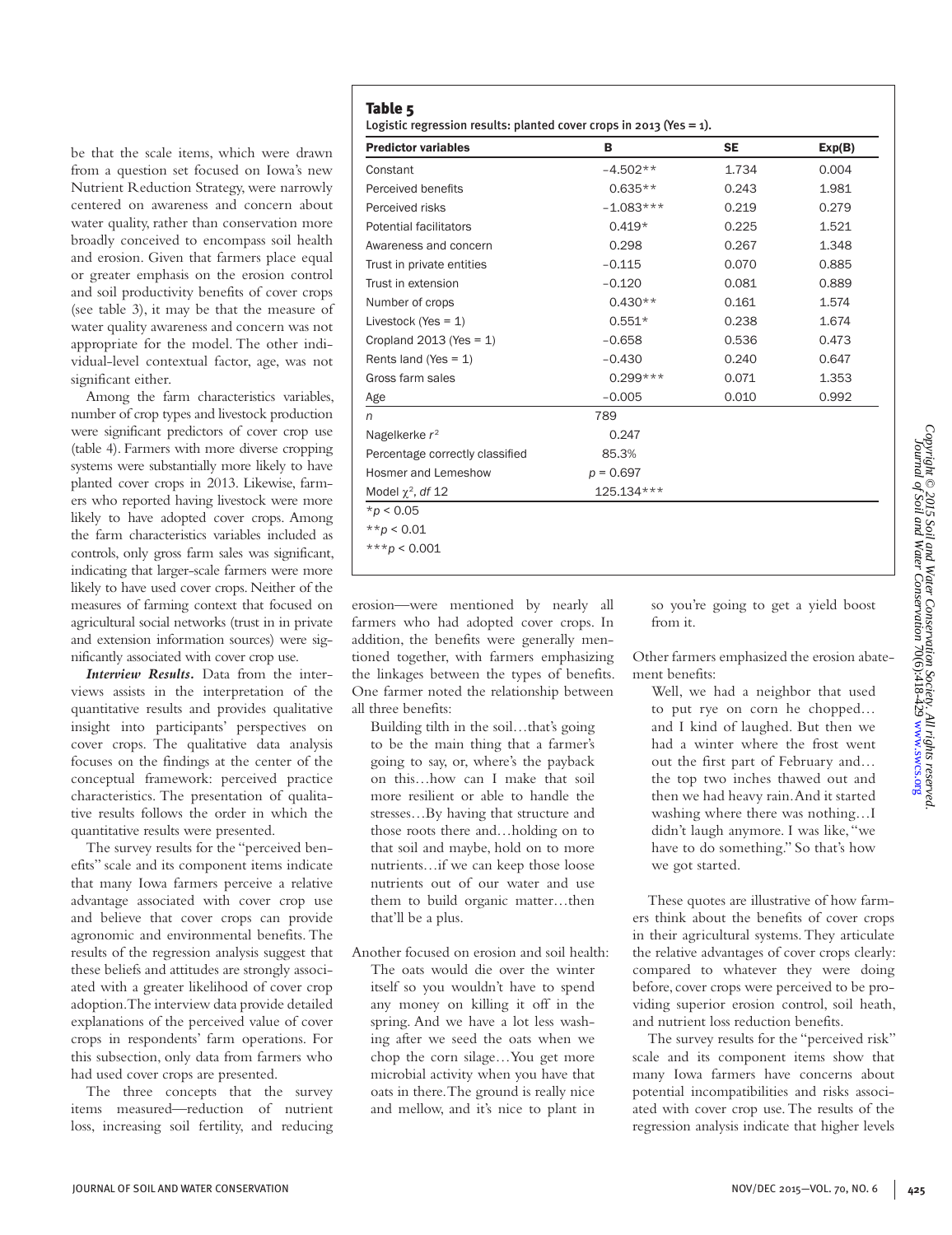tion of the watershed [group], and then we did an EQIP [Environmental Quality Improvement Program] program and, you know, there was some incentives to do some cover crops with that so we signed up for a plan on one of the larger farms…to do cover crop the year it's in soybeans. So I was kind of watching that and see how that works, whether…whether I continue to add more or not. …maybe more good funding for the

and interaction with a watershed group had

Well, actually, you know, a combina-

influenced them:

and

watershed groups. I mean, that's really a good way to get this…this stuff started…get exposed to some of these different practices and get to discuss, you know, how they work with the other guys and, you know, you can see kind of what the results are, how things, you know, how it worked out.

A third farmer related how cost-share had helped him to make the decision to try cover crops for the first time:

But now, this year, I did qualify through the MRBI [Mississippi River Basin Initiative]…They're going to pay for the cover crop on that. And then, through the EQIP, I'm getting some money for the home farm for the cover crop. See, yeah, they've assisted me, not last year, but they will in 2013 with doing some more cover crops. So, but after that…I won't qualify for any from what I understand. And that's fine. I just think it's going to be a good thing, and I'm going to continue doing it.

Another farmer discussed his experience with facilitating factors that did not match his needs, leading to a suboptimal cover crop experience. He wanted to try aerial seeding, but the local plane was not equipped for the type of seed he wanted to plant:

…so I was going to have it flown on with an airplane, okay. So the guy I talked to he said, well, my plane is set up for rye grass, not rye grain. Well I wanted to plant rye grain cause that stuff will grow. You can throw it on a table and that stuff will grow. But his

of perceived risks are associated with a lower likelihood of cover crop adoption. Because perceptions about risks can influence control beliefs, or beliefs about capacity to use cover crops successfully, thorough understanding of those perceptions is important. The qualitative data provided detailed information on what kinds of risks farmers believe cover crop use might entail. For this subsection, data from both farmers who had used cover crops and farmers who had not are presented.

For most of the farmers who were interviewed, negative interaction between cover crops and climatic conditions was a predominant concern. These issues focused primarily on compatibility between cover crops and timing of fieldwork in relation to weather. One farmer who had never planted cover crops expressed this concern:

The reason I don't is because when I get done picking corn, I got to get in there and get the bales made and then I got to haul a lot of manure 'cause I pile everything in the summer… by the time I'm done, a cover crop wouldn't do me any good.

Another farmer who had not used cover crops expressed concern about interaction between temperatures and herbicide products, and resulting risk to yields:

The potential problem of having trouble getting them killed in the spring. If you have a cold snap when you're trying to get them killed, they might not be active enough where they get a good takeup of that Roundup…so, potential for them to compete…and then…you'll have not as much nitrogen available as what should be for that corn. You'll stunt the corn, potentially, and stuff.

Other farmers who had not used cover crops perceived a short window between harvest and the onset of weather too cold to allow establishment:

If we have time, you know. If it gets so late in the fall that you don't even have the thing harvested yet, well that cover crop thing's going to be hard to do.

### and

It would be a challenge to get it on in the fall early enough to get it to grow, I would think.

Farmers also perceived a potential competition for moisture:

That's the only downfall I see in cover crops…it's going to suck some moisture out. They say it don't, but it does something…and once you get that off in there and it turns out dry, you're hurting.

Another farmer explained how lack of certainty and knowledge about potential benefits can deter farmers from trying cover crops:

I haven't seen the benefits yet, I mean… I've heard from the neighbors who are starting to think about doing it and I just haven't figured it out why yet. So, on flat ground, I don't…If it was rolling hills, I would, probably but…

Even farmers who had used cover crops highlighted some of the risks involved with using them, as this passage illustrates:

It worked well for holding the soil. [But] we didn't get the oats killed quick enough and the corn and that on those hillside areas didn't do so well. But that, you know, that was our fault for not getting that killed off quick enough...I mean, cover crops definitely, I think, hold a lot of promise but I think there's going to be a learning curve there, definitely.

These quotes align with the survey findings and add depth to our understanding of some key barriers that farmers perceive while also illustrating that there is a learning curve associated with adopting cover crops. Issues of complexity, and compatibility with their current production system(s) lead to perceived risks, particularly concerns about potential negative yield impacts.

The descriptive statistics for the "potential facilitators" items and scale show that many Iowa farmers believe that if more facilitating infrastructure—educational, institutional, and technical—were available to them, they would be more likely to use cover crops. The regression results indicated that farmers who scored higher on the scale were more likely to have used cover crops. The data from the in-depth interviews echo those findings, and provide further insight.

Three farmers who had tried cover crops discussed the role that facilitating factors had played in their decision to use cover crops. Two explained how both external funding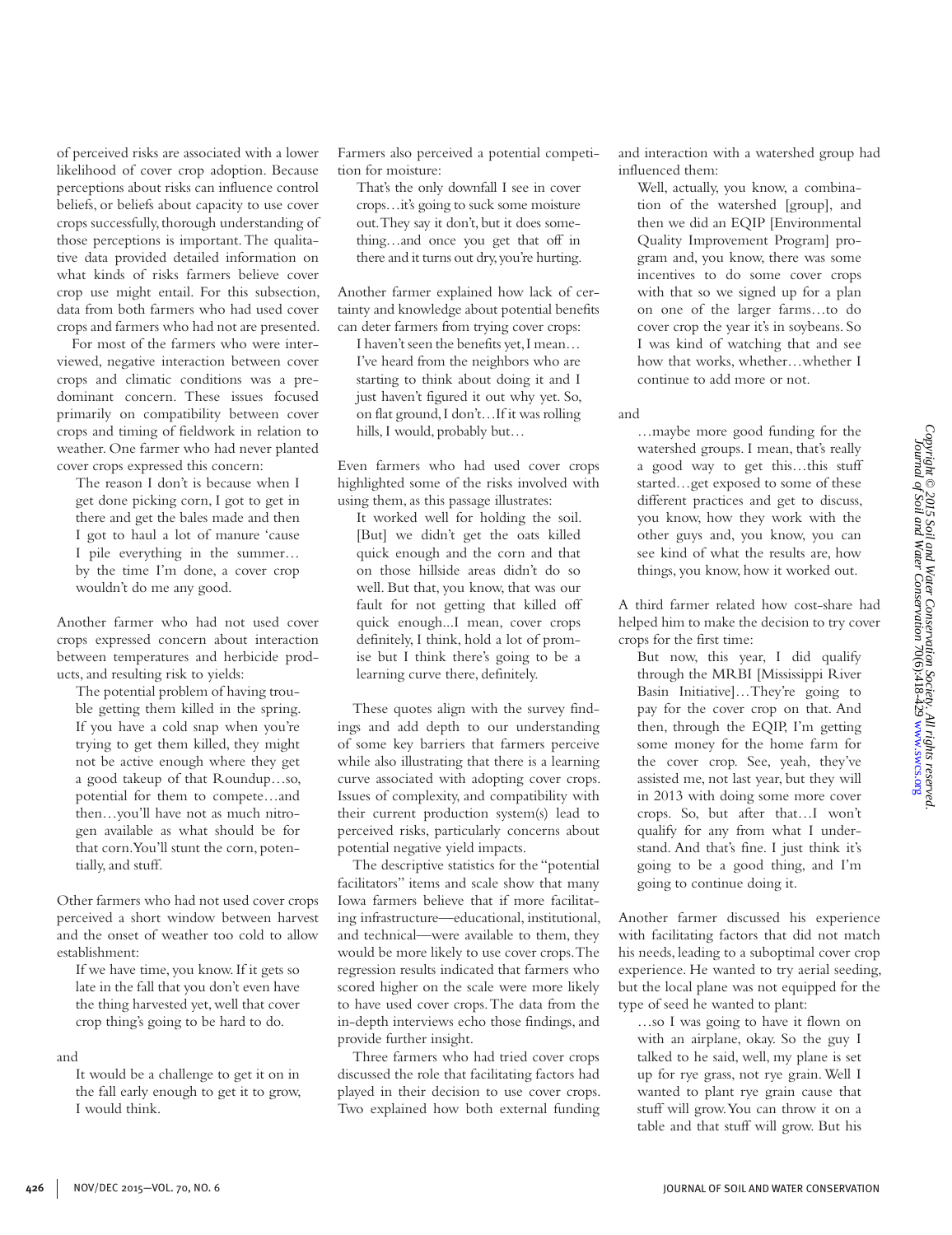plane was set up for rye grass. So I… bought 10 bags of [rye grass]…So the guy flew it on, but then it didn't rain. Well then when I went out to harvest…I expected the ground to be green but it wasn't…Well now, looking back at it, oh, you should have planted rye grain not rye grass.

From this farmer's point of view, the lack of appropriate infrastructure, in this case a plane that could handle his preferred seed variety, resulted in a cover crop experience that did not meet expectations.

A fourth area for which the interview data help to fill out findings from the logistic regression is "livestock and crop diversity." Livestock and crop diversity are discussed together because crop diversity (i.e., incorporation of hay or pasture, small grains, or other crops) is often associated with livestock production, and integrated crop-livestock systems are typically more diverse than the specialized commodity grain farms that have become predominant in Iowa (Arbuckle et al. 2009). Interview participants' tendency to discuss crop diversity and livestock together reflected those links.

Farmers discussed how cover crops fit into their crop-livestock systems. Some extolled the forage value of cover crops, highlighting their compatibility with their systems:

We milk cows. We grow corn three years. Hay, 3 to 4 years. Oats, [one] year. We put cover crops in after we chop the corn silage. Usually oats and seed the alfalfa in it. Sometimes we put rye in in the fall. Depends on if we're short on feed or not;

## and

But then my hope is to get an extra crop for the cows and that's my main goal. Get another crop for the cows. And if it benefits the soil tilth and prevents erosion a little bit, that's great too;

### and

Well, we didn't want to leave the ground unprotected…and we thought…we could…pick up a couple weeks of grazing with the cows too, which we did. We sowed oats then because we didn't have to fight it in the spring, you know, it would die out over the winter.

These quotes, together with the logistic regression results showing that farmers with livestock were more likely to report using cover crops, suggest that the perceived benefits of cover crops are higher in mixed crop-livestock systems. The possibility of forage for livestock, in addition to the erosion control and soil health benefits, may add an important short-term economic benefit to the longer-term advantages of cover crops.

## Summary and Conclusions

The results of the quantitative and qualitative data analysis provide insight into the roles that perceived practice characteristics, perspectives on potential facilitating factors, and crop and livestock diversity play in cover crop adoption decisions among Iowa farmers. As expected, perceived benefits were positive predictors of cover crop use. Measures of crop and livestock diversity were also positive predictors of adoption. In addition, farmers who endorsed strengthening of facilitating factors such as educational and technological infrastructure to support cover crop use were more likely to have planted cover crops in 2013. Perceived risks, on the other hand, were negatively associated with cover crop adoption.

The results of both the quantitative and qualitative research highlight the critical importance of perceived benefits as determinants of cover crop use. The survey data indicated that most respondents believed that cover crops can provide benefits such as reductions in soil erosion and nutrient loss, while enhancing soil productivity. Interview data provided details about how beliefs regarding multiple cover crops benefits can influence the decision to try cover crops. They also pointed to moments of "realization" in which farmers determined that cover crops were needed to address problems such as soil erosion or otherwise maintain or enhance the resilience of their soil resource.

In contrast, higher levels of perceived risks were negatively related to cover crop adoption. The survey data indicated that most Farm Poll participants associated a number of risks with cover crops. Both the survey and interview data suggested that beliefs about weather-related threats to successful cover crop establishment and/or termination and related negative impacts on yield are substantial impediments to cover crop use. The qualitative data also pointed to a potential interaction between lack of knowledge and perceptions of risk and uncertainty associated with the idea of using cover crops.

The positive relationship between farmers' evaluations of potential facilitators of cover crops and cover crop adoption indicates that cover crop users believe that more effort should be put into education among farmers and agricultural advisors. The survey results showed that many farmers would like to learn more about cover crops, and many agreed that if technical assistance were more widely available, more farmers would use cover crops. Data from the interviews support those findings, as farmers who had used cover crops noted that the support that they had received from conservation agencies and watershed groups had been instrumental in their decision and capacity to adopt them. It may be that many farmers who had adopted cover crops either benefited from support, would like to have had more support, or both. Regardless, the positive relationship between endorsement of improvement of facilitating infrastructure and cover crops adoption suggests that more attention should be focused on this area.

The quantitative and qualitative results suggest that crop and livestock diversity is strongly related to perceived benefits, especially for operations with livestock. The interview data indicated that farmers with diverse systems perceived higher levels of compatibility between their systems and cover crops. For livestock producers, the potential short-term benefit of extra forage appeared to be an important compatibility consideration that tipped the scales in favor incorporating cover crops. Singer et al. (2007) also found that crop diversity and integrated crop and livestock systems were critical factors in explaining adoption of cover crops. These results suggest that increasing diversity and integration of livestock in cropping systems could further facilitate cover crop adoption while providing additional landscape-level benefits (e.g., weed/insect suppression or extreme weather mitigation) that come with a more diversified agricultural system (Davis et al. 2012; Kremen and Miles 2012; Lin 2011).

Finally, farm size, as measured by gross farm sales, was a positive predictor of cover crop use. The interpretation of this result is not clear. It may be, as a number of studies (Lockeretz 1009; Prokopy 2008) have suggested, that such farms have more resources to dedicate to conservation. Nevertheless,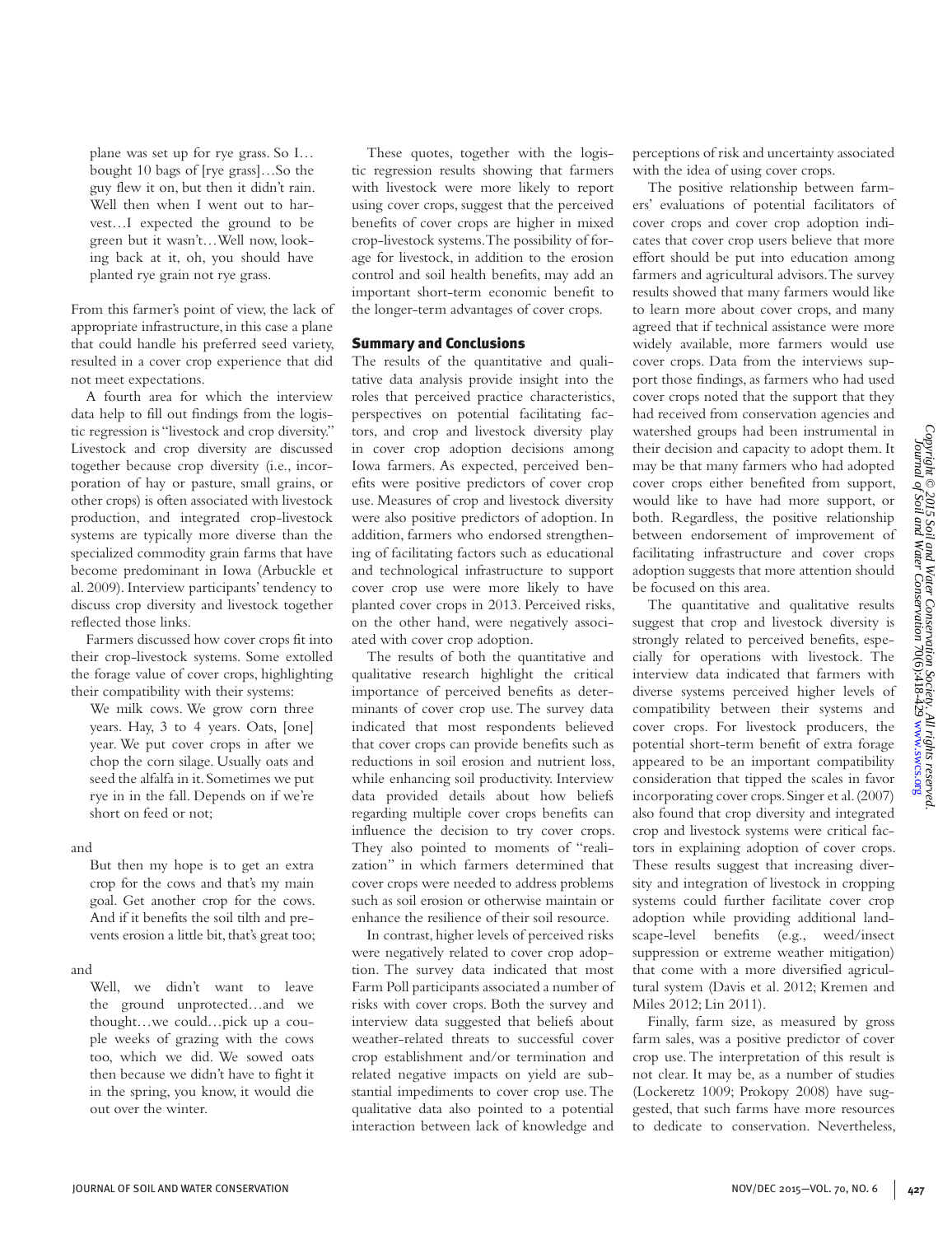since larger-scale farmers farm a disproportionate amount of land relative to their numbers, if they are more likely to adopt cover crops than smaller-scale farmers, then cover crops promotional efforts targeting larger farmers might result in a bigger payoff in terms of acres planted to cover crops.

Considered together, the findings have important implications for efforts to promote cover crops. First, the results suggest that it is not enough to have positive views about the benefits of cover crops. Most farmers in our sample perceived benefits of cover crops, yet a minority had adopted them, likely due to the countervailing strength of perceived risks. Evidence from the interviews suggests that events can lead to a tipping point at which the potential benefits outweigh the perceived risks (e.g., "…and it started washing where there was nothing…I didn't laugh anymore. I was like, 'we have to do something.'") and farmers become willing to try cover crops. Such events and associated realizations can serve as catalysts that influence changes in behavior (Prokopy et al 2014). However, our results indicate that farmers may need to have a solid understanding of both the benefits and the risks of cover crops in order to pass such a tipping point and make the decision to try them.

Cover crops promotional materials tend to highlight the potential benefits of cover crop use more than the potential risks (e.g., Bryant et al. 2013; Clark 2007). The results of this research indicate that awareness of the benefits of cover crops is an important, but perhaps not sufficient, condition for spurring adoption. The results of this study suggest that research and promotional efforts should also prioritize (1) quantifying and communicating the potential risks and costs of cover crop use, and (2) developing technical assistance and other facilitating infrastructure. Better understanding of potential risks, and ways that those risks can be managed, might help farmers to more effectively evaluate the costs and benefits of cover crops and how they might be integrated into their operations. Results also suggest that improved infrastructure to support cover crop adoption (i.e., availability of seed, equipment, expertise, etc.) would lead more farmers to consider cover crops as an option. Research and extension efforts that address all three of these challenges—raising awareness of benefits, increasing risk management capacity, and enhancing facilitating

infrastructure—will likely lead to more widespread cover crop use.

### Acknowledgements

This research was funded in part by the Iowa Agriculture and Home Economics Experiment Station at Iowa State University and supported by the USDA National Institute of Food and Agriculture (NIFA) Award no. 2011-68002-30190, Cropping Systems Coordinated Agricultural Project: Climate Change, Mitigation, and Adaptation on Corn-based Cropping Systems project. Project website: www.sustainablecorn.org.

#### References

- Ajzen, I. 1991. The theory of planned behavior. Organizational Behavior and Human Decision Processes 50(2):179-211.
- Arbuckle, J.G., and J. Ferrell. 2012. Attitudes toward Cover Crops in Iowa: Benefits and Barriers. Iowa Farm and Rural Life Poll. Ames, IA: Iowa State University Extension and Outreach.
- Arbuckle, J.G., P. Lasley, P. Korsching, and C. Kast. 2009. Summary report Iowa Farm and Rural Life Poll. Ames, IA: Iowa State University Extension.
- Basche, A., F. Miguez, T. Kasper, and M. Castellano. 2014. Do cover crops increase or decrease nitrous oxide emissions in agroecosystems? A meta-analysis. Journal of Soil Water Conservation 69(6):471-482, doi:10.2489/ jswc.69.6.471.
- Baumgart-Getz, A., L.S. Prokopy, and K. Floress. 2012. Why farmers adopt best management practice in the United States: A meta-analysis of the adoption literature. Journal of Environmental Management 96:17-25.
- Bryant, L., R. Stockwell, and T. White. 2013. Counting Cover Crops. Washington, DC: National Wildlife Federation.
- Carlson, S., and R. Stockwell. 2013. Research priorities for advancing adoption of cover crops in agricultureintensive regions. Journal of Agriculture, Food Systems, and Community Development 3(4):125-29.
- Carolan, M.S. 2005. Barriers to the adoption of sustainable agriculture on rented land: An examination of contesting social fields. Rural Sociology 70(3):387-413.
- CENR (Committee on Environment and Natural Resources). 2010. Scientific Assessment of Hypoxia in US Coastal Waters. Washington, DC: Interagency Working Group on Harmful Algal Blooms, Hypoxia, and Human Health of the Joint Subcommittee on Ocean Science and Technology.
- Chatterjee, A. 2013. North-Central US: Introducing cover crops in the rotation. Crops and Soils, 46(1):14-15.
- Clark, A. (ed.). 2007. Managing Cover Crops Profitably, 3rd ed. Sustainable Agriculture Network, Beltsville, MD.
- Corbin, J., and A. Strauss.1990. Grounded theory research: Procedures, canons, and evaluative criteria. Qualitative Sociology 13(1):3-21.
- CTIC (Conservation Technology Information Center). 2013. Report of the 2013-2014 Cover Crop Survey. West

Lafayette, IN: Conservation Technology Information Center and Sustainable Agriculture Research and Education.

- CTIC. 2014. 2012-2013 Cover Crop Survey. West Lafayette, IN: Conservation Technology Information Center and Sustainable Agriculture Research and Education.
- Davis, A.S., J.D. Hill, C.A. Chase, A.M. Johanns, and M. Liebman. 2012. Increasing cropping systems diversity balances productivity, profitability and environmental health. PLOS One 7(10):e47149, doi: 10.1371/journal. pone.0047149.
- DeVellis, R.F. 2003. Scale development: Theory and applications. Thousand Oaks, CA: Sage.
- Field, A. 2009. Discovering Statistics Using SPSS. Thousand Oaks, CA: Sage Publications.
- Fishbein, M., and I. Ajzen. 2010. Predicting and Changing Behavior: The Reasoned Action Approach. New York, NY: Psychology Press.
- Fliegel, F.C. 1993. Diffusion Research in Rural Sociology: The Record and Prospects for the Future. Westport, CT: Greenwood Press.
- Hair, J.F. Jr., W.C. Black, B.J. Babin, and R.E. Anderson. 2010. Multivariate Data Analysis. Upper Saddle River, NJ: Prentice Hall.
- Harwood, J., R. Heifner, K. Coble, J. Perry, and A. Somwaru. 1999. Managing Risk in Farming: Concepts, Research, and Analysis. Agricultural Economic Report No. 774. Washington, DC: Market and Trade Economics Division and Resource Economics Division, USDA Economic Research Service.
- Hatfield, J., G. Takle., R. Grotjahn., P. Holden., R.C. Izaurralde., T. Mader, and E. Marshall. 2014. Climate Change Impacts in the United States: The Third National Climate Assessment Congress, US Global Change Research Program, 150-174.
- Hruschka, D.J., D. Schwartz, D.C. St John, E. Picone-Decaro, R.A. Jenkins, and J.W. Carey. 2004. Reliability in coding open-ended data: Lessons learned from HIV behavioral research. Field Methods 16(3):307–331.
- IDALS (Iowa Department of Agriculture and Land Stewardship), IDNR (Iowa Department of Natural Resources) and ISU (Iowa State University). 2014. Iowa Nutrient Reduction Strategy, Ames, IA. http:// www.nutrientstrategy.iastate.edu/.
- ISUEO (Iowa State University Extension and Outreach). 2014. Reducing Nutrient Loss: Science Shows What Works. Ames, IA: Iowa State University Extension and Outreach.
- Kaspar, T.C., D.B. Jaynes, T.B. Parkin, T.B. Moorman, and J.W. Singer. 2012. Effectiveness of oat and rye cover crops in reducing nitrate losses in drainage water. Agricultural Water Management 110:25-33.
- Kaspar, T.C., J.K. Radke, and J.M. Laflen. 2001. Small grain cover crops and wheel traffic effects on infiltration, runoff, and erosion. Journal of Soil and Water Conservation 56(2):160-64.
- Kaspar, T.C., and J.W. Singer. 2011. The use of cover crops to manage soil. *In* Soil Management: Building a Stable Base for Agriculture, eds. J.L. Hatfield and T.J. Sauer, 321-337.